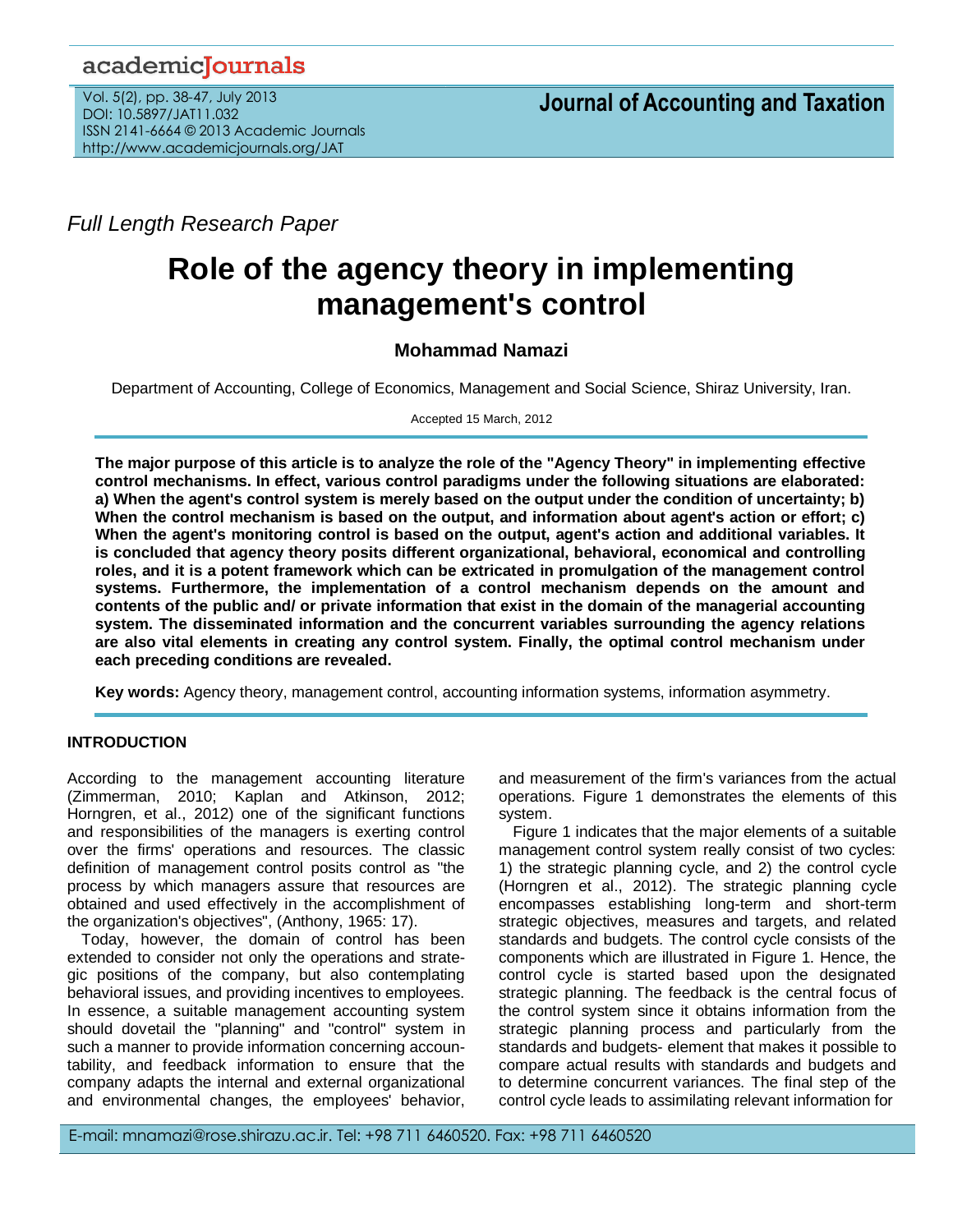

**Figure 1.** Major elements of the management control system.

future planning and it is also referred to the feedback component (Zimmerman, 2010).

Hence, in implementing a successful control system, many issues are significant, particularly the following: (Outley, 2006: 49)

1) What are the "performance criteria" that will represent suitable performance?

2) What are the "relevant standards" of performance?

3) What are the rewards, and "behavioral issues" that will lead to the successful attainment of the targets and objectives?

In effect, the major inquiry is: How can efficient control mechanisms be designed and implemented in order to attain the goals and/or objectives of the firms? And at the same time provide incentives to firms' individuals to adapt actions that would lead to the attainment of the goal congruency?

The major purpose of this article is to demonstrate that the proceeding inquiry can be addressed effectively via the agency theory paradigms (Baiman, 1982; Lan and Heracleous, 2010). In effect, it investigates the role of the agency theory in devising optimal-incentive control systems. The contributions of this investigation are as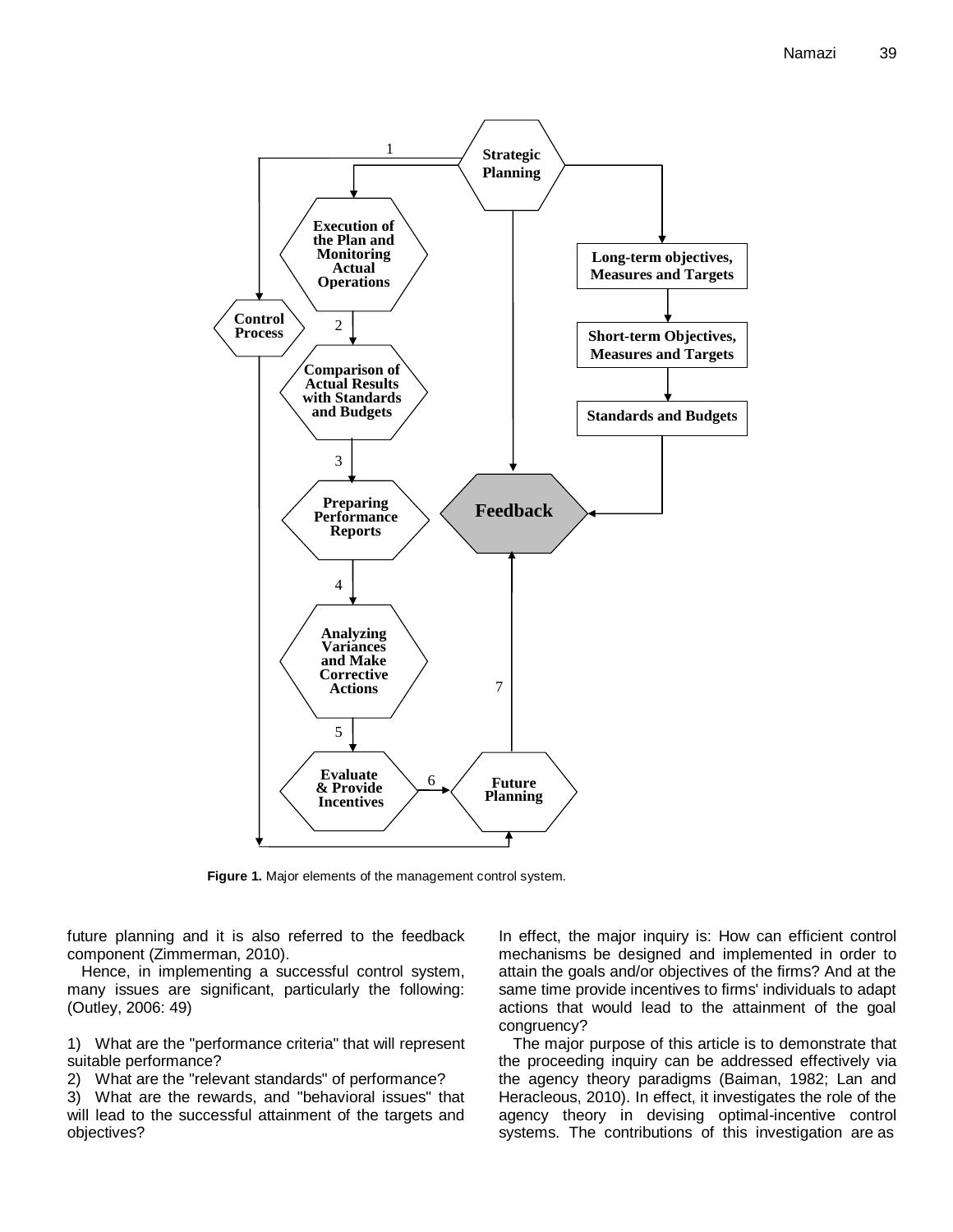follows:

1) It provides a comprehensive explanation concerning the delicate performance criteria under the uncertainty condition.

2) It explicitly and mathematically demonstrates relevant components of the significant variables and standards of the optimal control systems.

3) It quantitatively extricates the significance of contemplating rewards and behavioral issues in designing optimal-incentive control frameworks.

4) It unambiguously delineates the importance of pecuniary as well as non-pecuniary factors in implementing efficient control systems.

The organization of this article is as follows: the methodology of the study; the basic agency theory model; management's control via the basic agency paradigms; findings of the study under various control mechanisms; discussion and concluding remarks.

#### **METHODOLOGY**

The methodology of this study is based upon implementation of the "agency theory" framework. This theory, as will be explained later, has demonstrated a potent potential for establishing management control systems, because it is rich and mathematically considers various pecuniary and non-pecuniary items existing in the control systems. In addition, this theory is selected because various accounting scholars (Dikolli, 2001; Eldenburg and Krishnan, 2003; Kren and Tyson, 2009) have discussed its significance for establishing efficient management control devices. They also have shown that agency theory is able to explain the holistic as well as embedded effects of the control issues, and has an extensive ability to capture various control mechanisms under the condition of uncertainty. The latter aspect is particularly important, since most management control variables are usually uncontrollable and would happen under uncertain conditions. Furthermore, given accounting information systems, agency theory designates the exact managements' control variables precisely, and determines the optimal control elements which could be established under various control situations. It also considers the behavior and motivational issues in establishing control mechanisms. In sum, no other theories is as rich as the agency theory in explaining the reasons for developing managements' control systems, considering their elements, and how they can be effective established in various organizations.

#### **BASIC AGENCY THEORY**

Basic agency paradigm was developed in the economics literature during 1960s and 1970s in order to determine the optimal amount of the risk- sharing among different individuals (Spence and Zeckhauser, 1971; Ross, 1973; Jensen and Meckling, 1976; Harris and Raviv 1976, 1978; Holmstrom, 1979).

However, gradually the domain of the agency theory was extended to the management area for determining the cooperation between various people with different goals in the organization, and attainment of the goal congruency (Eisenhardt, 1989). In 1980s, agency theory was also appeared extensively in the managerial accounting realms to determine the optimal-incentive contracting among different individuals and establishing suitable accounting control mechanisms to monitor their behaviors and actions (Demski, 1980; Biaman, 1982; Namazi, 1985). It is this last function of the agency theory that will be emphasized in this study.

In its primitive form, agency theory relates to situations in which one individual (called the agent) is engaged by another individual (called the principal) to act on his/her behalf based upon a designated fee schedule. Since both individuals are assumed to be utility maximizer, and motivated by pecuniary and non-pecuniary items, incentive problems may arise, particularly under the condition of uncertainty and informational asymmetry. That is, the objective function of the principal and the agent may be incompatible, and therefore, the agent may take actions which will jeopardize the principal's benefits.

In addition, an agency operates under the condition of risk and uncertainty. In effect, the basic agency theory usually assumes that both individuals are risk averse. Under this circumstances, the amount and content of the produced accounting information and other information sources would become a significant issue in risk sharing and controlling the agent's actions (Namazi, 1985; Baiman, 1982, 1990).

The preceding basic agency model, however, has also been extended to cases in which there are multiple agents (Holmstrom, 1979; Antle, 1982; Radner, 1981), private information (Penno, 1984), multiple period performance (Radner, 1981), and multi-objective models (Namazi, 1983). In addition, the effect of various cultures on the assumptions of the agency theory has also been investigated (Osterman, 2006; Kren and Tyson, 2009).

Given the agency theory paradigm, and following Alchian and Demsetz (1972), Jensen and Meckling (1972), and Kaplan (1984), among others, a firm can be characterized as a nexuses of contractual agreements among different individuals. In this view, contracts are considered as an appropriate means for resource allocation and revealing the scope of the firm's activities. In addition, they can be expended as a powerful framework for effective management accounting control mechanisms. In this context, performance measures, appropriate control variables, and exogenous and endogenous parameters affecting the control process, can be captured and specified quantitatively by adapting the "agency theory" framework. Hence, this study draws in the agency paradigms to investigate the role of the agency theory in establishing management's control.

#### **MANAGEMENTS' CONTROL VIA THE BASIC AGENCY PARADIGM**

To illustrate the basic elements of a control model in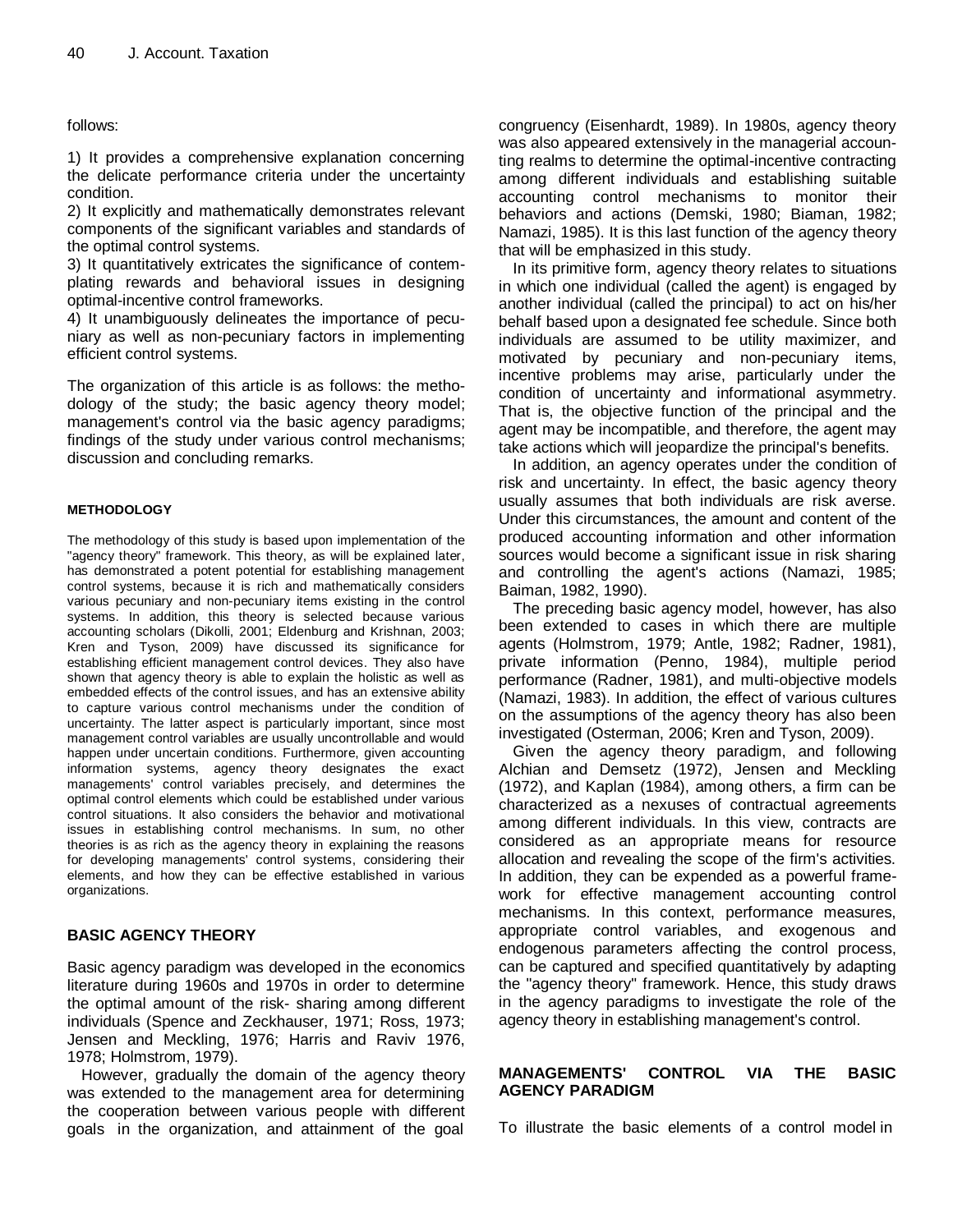terms of the agency framework, consider a simple firm which consists of two individuals only; one individual is the owner (called principal), the other one is the manager (called the agent) . The principal has invested in the firm, and has delegated the responsibility of the decision making to the agent. The agent exerts his/her services based upon pre-specified contractual agreements. Since the agent is motivated primarily by his/her self interest, he may select actions which would jeopardize the principal's benefits. To prevent the agent, a suitable control mechanism must be established. Thus, agency theory provides a potent reason as to why maintaining control mechanisms is necessary. We define this role as "the organizational role" of the agency.

Let us assume the final outcome (revenues, profits, etc.) resulting from the firm's operations is  $x \in X$ . The manager's share is  $x_m$ , and the residual is paid to the owner (i-e.,  $x_0 = x - x_m$ ). The outcome is a function of: 1) the invested capital (q  $\varepsilon$  Q), 2) the manager's action (a  $\varepsilon$ A), 3) the manager's effort, (e  $\varepsilon$  E); and 4) the states of natures (s  $\epsilon$  S). Thus, it can be represented as followas:

$$
x = p (s, a, e, q) \tag{1}
$$

The output (x) is reported by a designated accounting system or other information sources to both individualsthe principal and the agent- at some cost of reporting, c (r). To be effective, both the designated information system and it's generated signals must be efficient-that is, it should generate quality information which would reduce the amount of uncertainty and would entail the optimal risk sharing. We define this function as" the informational efficiency" role of the agency theory. Consequently, we have:

$$
x = p
$$
 (s, a, e, q)- c (r) (2)

Informational asymmetry problems exist between the agent and the principal. Let  $n \varepsilon N$  and  $m \varepsilon M$  denote the information system which is possessed or accessed by the manager and owner respectively. The signals  $y \in Y$  (Y  $\epsilon$  N) is obtained after the agent's actions and effort, but before  $x_m$  is determined.

For risk sharing purposes, and devising an efficient control mechanism, the contract should be based on the "observable elements" by both individuals (Demski and Dye, 1999; Pacharn, 2008). These elements are "performance measures" that will be exerted to monitor the agent's output. We define this role as the "system evaluation" role of the agency theory. To illustrate this role mathematically, let  $\hat{n}$  denotes the common information in the two systems and  $\hat{y}$  the respected common signal. The management function can be represented as  $\hat{y} = \hat{n}$  (s, a, e, q, x) and f = r (s, a, e, q, x). Consequently, contractual agreement can be characterized as

 $x_m = r(\hat{y}, f)$  . Since it is assumed that the outcome (x) is always observed by both individuals, x is included in *y* ˆ .

Following the agency theory, it is also assumed that both the agent and principal are utility maximizer under Von Neumann-Morgenstern's utility axioms (Demski, 1980; Lan and Heracleous, 2010). The principle is concerned only with his/her net residuals,  $x_0$ , and is riskneutral. However, the agent's utility is centered on his/her pecuniary return,  $x_M$ , as well as his/her act(a) and effort(e) exerted. It also can be represented as additive and differentiable equation as  $U_M(x_M, a) = U(x_M) - V(a)$ . The efforts expended by the agent are assumed to generate disutility to him/her. Incentive problems may arise here because the objectives of the agent and principal can be incompatible. Consequently, the agent might select actions which are more consistent with his/her self-interest, and less consistent with the principal's goals. The agent is assumed to be generally risk and work-averse. We define this role as "behavioral role" of the agency theory.

Under this condition, the expected utility of the manager who exerts effort (e) and action (a), can be represented as follows:

$$
E(U_{Mh} | a, e, r) = \int_{s} U_{M}(r(n(a, e, q, h, s)), e) \phi(s) ds)
$$
\n(3)

If  $e_h^*(I)$  represents the management's effort given the contract I and effort h, the expected utility of the managers is as follows:

$$
E(U_{Mh} | e_M^*(I), I = \max_{a \in A} E(U_{Mh} | e, I)
$$
  
(e \in E) (4)

On the other hand, the expected utility of the owner is the function of:

1) the contract that he/she has signed with management, and 2) his/her estimation concerning the agent's effort during the contract period. If  $e_h^*(I)$  represents the owner's estimation of the agent's effort, then the expected utility function of the owner is represented as follows:

$$
E(U_0 \mid e^*(I), I) = \iint_{Hs} U_0(P(s, e_h^*(I), q, h) -r(n(s, e_h^*(I), q, h)) -c(s, e_h^*(I), q, h, n))
$$
  
\n
$$
-c(s, e_h^*(I), q, h, n))
$$
  
\n
$$
\phi s(ds)\phi_0(h \mid I)dh
$$
\n(5)

By solving Equations 4, and 5 simultaneously the Pareto-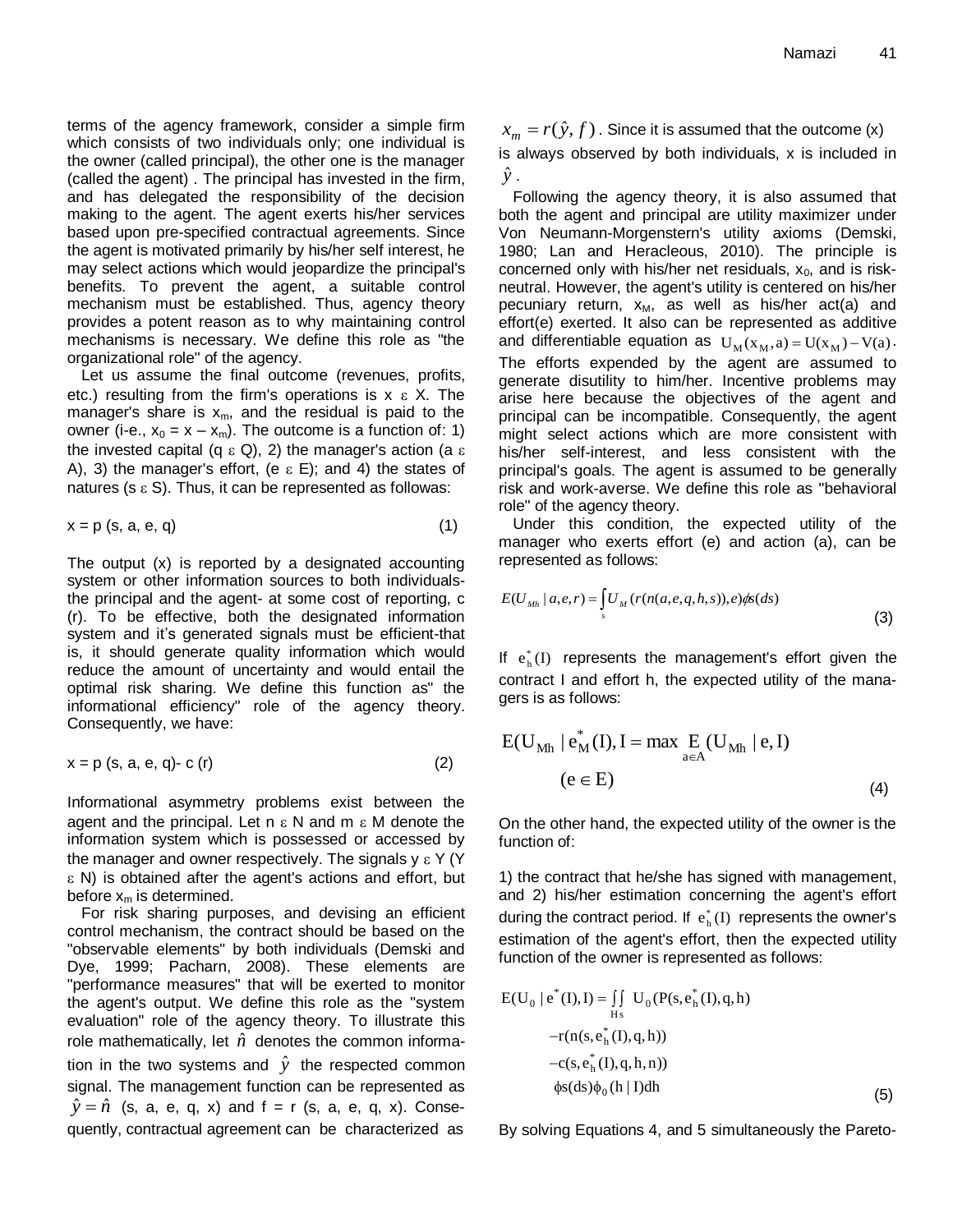| Table 1. Illustration of the management-owner relations in a basic agency model. |  |
|----------------------------------------------------------------------------------|--|
|----------------------------------------------------------------------------------|--|

| Management and owner select a      | Management selects | Management and owner jointly observe the |
|------------------------------------|--------------------|------------------------------------------|
| contract and information system(s) | action (a)         | outcome, and management's pay is based   |
| cooperatively                      | independently      | upon a designed contract at time 1       |

optimal contract<sup>1</sup> can be attained. This type of contracts not only maximizes the utility function of the agent and the principal, but also would lead to efficient allocations of the firm's resources. We define this role, as the "allocation role" of the agency theory.

Much of the early research on agency theory (Demski, 1980; Shavell, 1979, Holmstram, 1979) have attempted to solve the preceding problems. As a result, different cases have been investigated, which provide the optimal control mechanism for each situation. We define this role as "the optimal control monitoring selection" role of the agency theory. This role is explained next.

#### **Case 1: Management's control based on the output**

The primitive scenario of management's control occurs when only output (x) of the agency is expended for monitoring control. This situation is illustrated in Table1.

At time 1, the owner hires a manager in order to obtain the following benefits: 1) to increase the output and, therefore revenues; 2) to acquire management's knowledge, expertise, or information; 3) to obtain such non-pecuniary benefits as affiliation and prestige. Management, on the other hand, maintains a desire to acquire remuneration, a wish to transfer more of the risk to the owner, and a need to satisfy non- pecuniary items.

Management knows how his/her information, knowledge, and skills match the job to be performed. However, the owner cannot appraise these attributes directly with its control monitoring devices (including an accounting information system). If management is hired, at time 2, he/she can independently choose any action or effort level that maximizes his/her utility function. Although the owner cannot directly observe the management's action and effort levels at time 2, the payoff (or outcome) always becomes observable by both - management and owner- at time  $3^2$ . This outcome is a function of management's actions, efforts, and exogenous stochastic variables. The outcome may be revenues, profits, or products and services.

At time 1, the owner and management must also address two issues cooperatively: the kind of information system(s) to be exerted for characterizing management's control mechanism, and the type of contract to be employed for (a) effecting an efficient risk sharing and (b) providing management with an appropriate incentive. This type of contract is known as a "Pareto-optimal incentive contract" (Namazi, 1985; Pacharn, 2008; Demski et al., 2009).

Mathematically, when an accounting system *ex ante* reports the value of (x), management's fee schedule for controlling mechanism must depend only on x. This dependency, however, interrupts any owner-management risk-sharing arrangements. If, for instance, management is risk-averse and the owner is risk-neutral, the optimal contract based on the output maximizes management's expected utility function without decreasing its welfare and, at the same time, provides management an incentive to take no action that jeopardizes the owner's well being.

Much of the research on agency theory has focused on solving the preceding obstacle, and a plausible solution has emerged. This solution, derived by Spence and Zeckhauser (1971) and Ross (1973), among others, assumes that owner and management have identical attitudes toward risk and that (x) is formally based on (a) and (s). Given the distribution of (s) and using the firstorder condition, one can then determine an optimal fee schedule by applying the calculus of variations to a manager's specified program.

Wilson (1968), Ross (1973), Harris and Raviv (1976, 1978), demonstrate that under these circumstances, the Pareto-optimal fee schedule is linear, consisting of a fixed salary and a variable that designates profit sharing between the owner and management.

When only output is monitored for controlling mechanism, however, the owner cannot assert the effort level of management directly via the accounting information system. Thus, if a poor outcome results, management can always blame it on unfavorable states of nature rather than on lower effort. In agency theory, this unobservability of labor's effort (action) and its effect on the outcome is known as the "moral hazard" (Holmstrom, 1979; Demski and Dye, 1999). A fee schedule that subsumes moral hazard problems, is known as the "second-best solution" (Holmstrom, 1979; Shavell, 1979; and Demski, 1980) because it is based on an imperfect estimate of the agent's effort, and it compensates for the lack of observability of the agent's effort by trading some risk-sharing benefits to stimulate a proper level of effort. This is one disadvantage of a linear fee schedule.

<sup>&</sup>lt;sup>1</sup> - A Pareto-optimal contract is a contract in which maximizes the expected utility functions of the both individuals - the agent and the principal- and at the same time, provides enough incentives for the agent not to take any actions that jeopardize the principal's benefits.

<sup>-</sup> This assumption rules out the possibility of initiating contracts that are incompatible with incentive.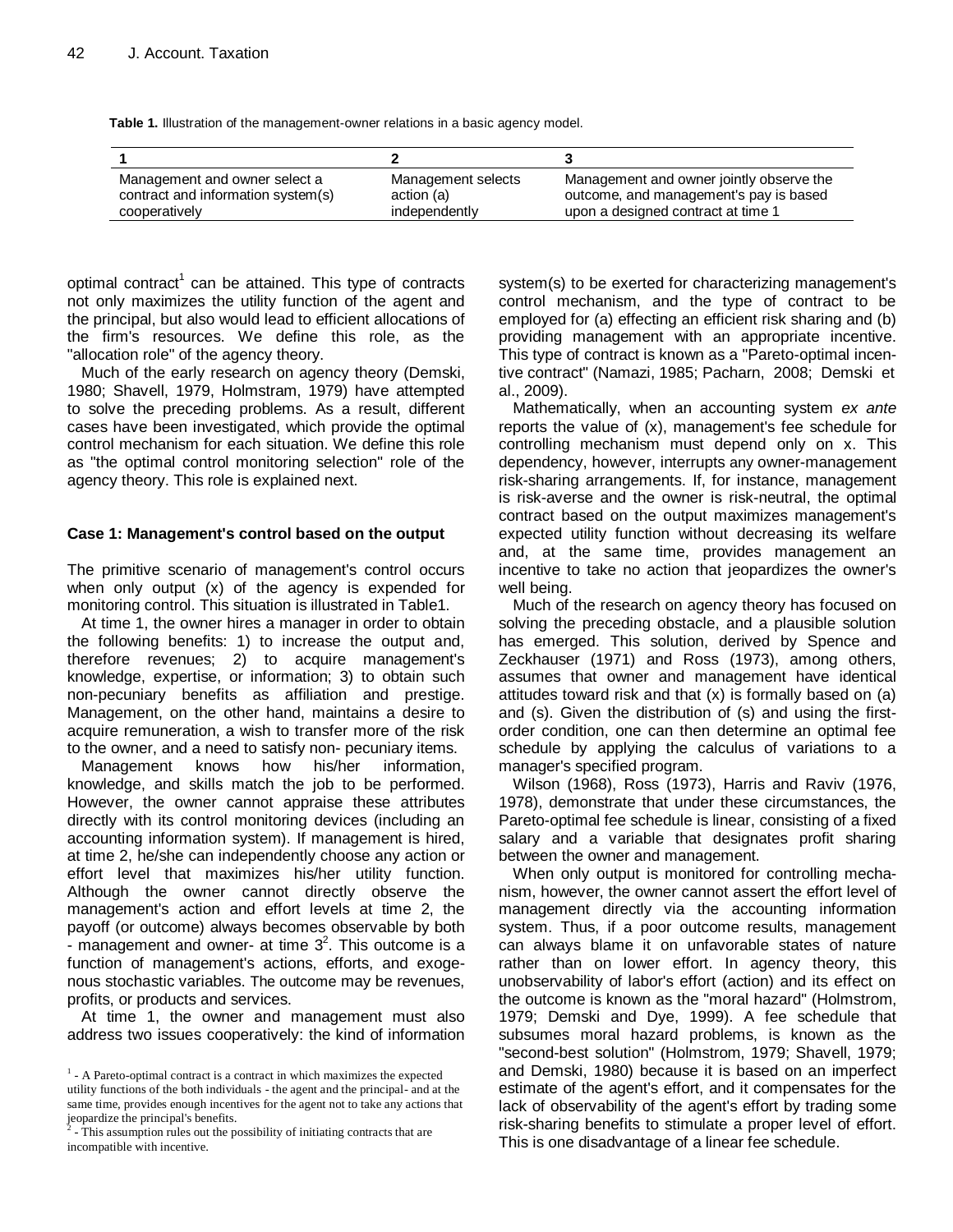Demski (1980), however, demonstrates that when management's stewardship function is only based on the outcome (x), if management and owner are both risk neutral, and management possesses sufficient resources to acquire the firm by compensating the owner, establishing a "takeover contract"- which sells the whole firm to the agent and thus leaves no risk sharing- provides the "first-best solution". Consequently, he provides the following lemma:

*Lemma 1: In the basic stewardship model with the manager risk neutral, an appropriate takeover contract will produce the first-best solution (p. 107).*

He also maintains that if the manager is work-neutral  $(V(a) = constant)$  and is ready to implement the owner's fee schedule based on a fix amount  $r(0) = k^x$ , the "salary contract" is appropriate. Thus,

*Lemma 2: In the basic stewardship model with the manager work-neutral, an appropriate salary contract will produce the first-best solution (p. 107).*

These situations, in effect, provide the necessary conditions for designing effective management control systems.

### **Case 2: Management's control based on the output and agent's action**

In order to alleviate the consequences of the moral hazard, and to improve the performance criterion of the management's control system, the owner and management can select one of two finer accounting systems  $(n<sub>2</sub>)$  that reports both the output  $(x)$  and management's action (a): (1) an accounting information system that produces an additional signal  $(\hat{y})$ , which reports a complete observation of the management's effort, or (2) one that extends the amount of accounting data to situations in which incomplete information  $(\hat{y})$  about management's action is reported.

In the first case,  $(n_2)$  reports both  $(x)$  and the perfect value of (a). Consequently,  $r(x, \hat{y})$  can be characterized by establishing a "forcing contract" based on the management's effort (action) level. If management supplies a predetermined effort level observable by the owner, he/she would receive a share based only on the outcome produced. On the other hand, if management fails to exert a proper level of effort, it would get nothing (Harris and Raviv, 1978: 24). Such a fee schedule, which entails optimal risk sharing between the individuals, becomes a "first-best solution" (Shavell, 1979; Demski, 1980; Stevens and Thevarajan, 2010). Demski (1980) has termed this as a "wage contract" and has provided the following lemma:

*Lemma 3: In the basic stewardship model with the effort and outcome jointly observed, an appropriate wage contract will produce the first-best solution (p.107).*

In addition, when perfect information about the states of nature exists, and the output (x) is observable by both parties, establishing a contract which guarantees a fixed income (k\* ) for the agent would be optimal, as long as he/she exerts his/her best action. In this case, the optimal control mechanism is represented by

 $r(s, x) = x - p(s, \hat{a}, \overline{q}) + k^*$ .

Demski (1980) has termed this fee schedule as the "insurance contract" and provides the following lemma:

*Lemma 4: In the basic stewardship model with the state and outcome jointly observed, an appropriate insurance contract will produce the first-best solution (p. 107).*

Much of the earlier work in agency theory (Arrow, 1971; Stieglitz, 1975; Shavell, 1979) focused on determining the characteristics of the first-best solution. These characteristics will not, however, be discussed here since they cannot be applied unless management effort is known with complete certainty. As Holmstrom (1979) notes, in real situations, full information about labor's effort is either impossible or prohibitively expensive to obtain.

The fineness of an accounting information system, which is exerted as a potent control mechanism, however, can be enhanced by collecting additional imperfect information about management's effort and skills. Consequently, the owner's endeavor should be reducing the extent of the "moral hazard" and "adverse selection effects". Moral hazard occurs when principal cannot determine the exerted level of the agent's effort. Adverse selection effects is created when the agent claims his/her skill and experience is higher than the actual one, and the principal cannot ascertain and verify if the agent actually has expended his/her ability in the designated job (Demski and Feltham, 1978; Holmstrom, 1979; Demski, et al., 1999). This goal can he achieved by appropriating resources to generate or improve cost effective reports relating to the agent's effort. Since the owner cannot observe management's effort directly, it can conveniently establish management's standard of output and exert this standard to measure ex post production efficiency. This standard or budget can be utilized as a powerful control mechanism. Furthermore, the owner can instruct management to select an optimal level of action. This consideration allows the principal and agent to share the random fluctuations in output optimally. Subsequently, management can be paid a constant amount as a reward for selecting an optimal action. In addition, since the agent is aware that his effort is observable, and his payoff is therefore subject to less random noise, he/she will expend a level of effort that provides the owner with an expected utility higher than when effort is not observable (Diamond and Verrecchia, 1982; Kren and Tyson, 2009).

Observing management's effort, however, is not costless, and perhaps more important, not all additional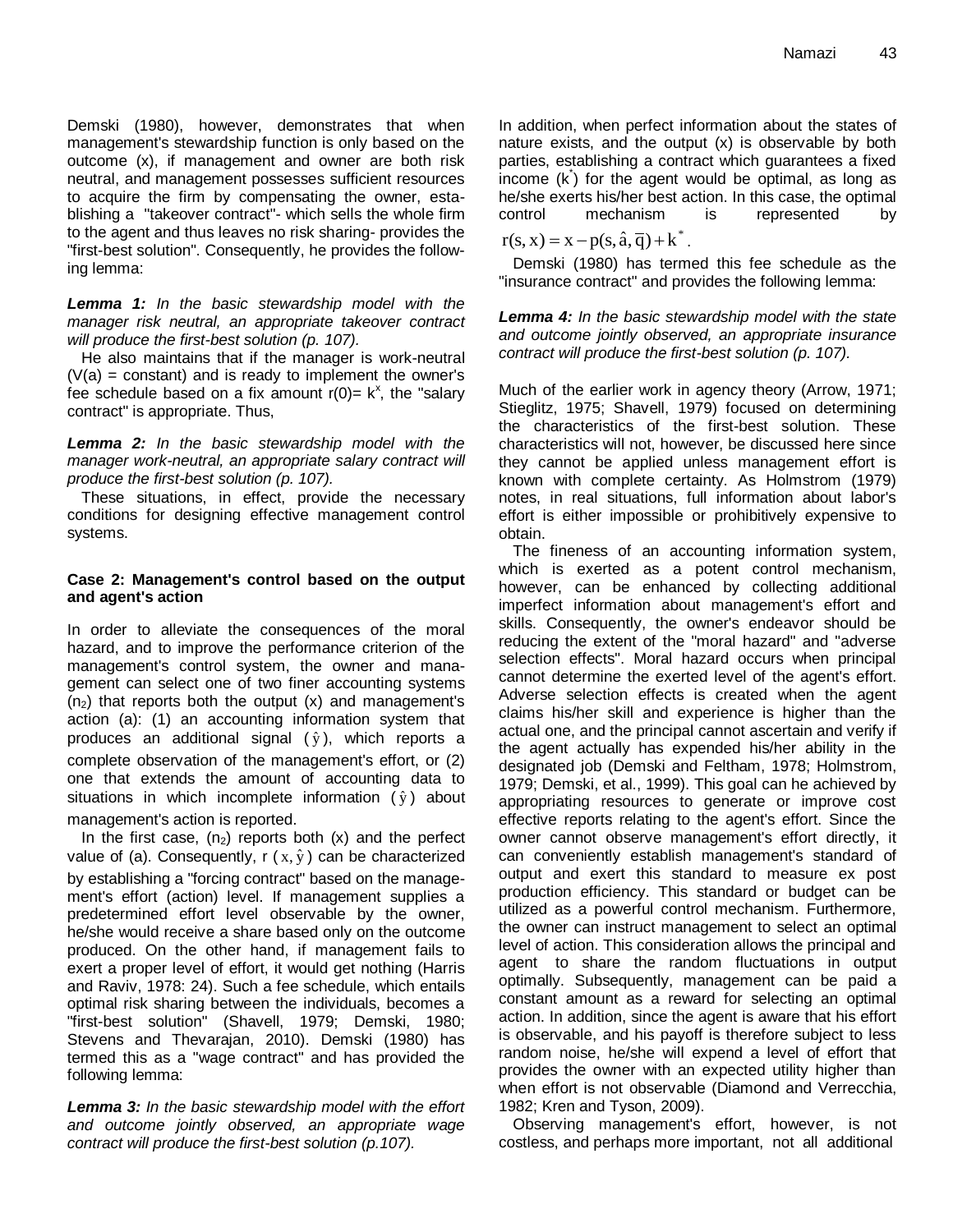information has positive effects. Infact, additional incomplete information may provide an inaccurate signal concerning management's true effort (Shavell, 1979). Hence, an interesting inquiry arises: Given the new risk, can improvements (in the sense of the Pareto-optimal condition) be made by obtaining additional incomplete information about the management's effort? The answer relies on the value of the additional information.

Holmstrom (1979), for instance, has introduced the "In formativeness principle" to reply to this inquiry. This principle generally states that any information concerning the agent's selected action, effort and skill, although incomplete, should be included in the compensation contracts, as long as the marginal benefits of the information is greater than its marginal costs. In sum, agency theory (Demski and Feltham, 1978; Gjedsdal, 1981, Namazi, 1985, Baiman, 2000) supports collecting additional information about the agent's efforts and skills, because it will improve the fee schedule solution, and will also enhance the precision of the measurement criteria of the management's control systems.

#### **Case 3: Management's control based on the output, agent's action, and additional variables**

This aspect extends the management-owner function to situations in which an accounting information system  $(n_3)$ provides not only the information surrounding the output  $(x)$  and action (a), but also an additional signal  $(y^{\dagger})$  that conveys information about the capital (q) provided by the owner. Assuming that owner has completely delegated decision-making related to the production process to management, and that the amount of (q) will not be altered throughout the production process, the issue becomes how a Pareto-optimal payment schedule between the owner and management can be devised, and given additional incomplete accounting information, what kind of contract a manager should select?

Demski and Feltham (1978) attempted to address these issues by formulating an agency model within a general framework at the aggregate level. They explicitly distinguished the agent's action (a) from the effort (e) and denoted the outcome as  $x = p$  (a, s, q, e). Both the owner and management are utility maximizes. The utility function of the manager is formulated on outcome (x) and effort (e), that is.  $U_m$  ( $x_m$ ,e). Management's utility function increases with respect to wealth  $(\partial U_{m}() / \partial x_{m} > 0)$ ; it decreases and is strictly concave with respect to effort  $(\partial U_m(0) / \partial e < 0$  and  $aU_m(\mathbf{0} / \partial x_m)$ ; management may be either risk neutral  $(\partial^2 U_m() / \partial x_m^2)$ , or risk-averse  $(\partial^2 U_m(0)/\partial x_m^2)$ . The owner on the other hand, is concerned only with maximizing his/her residual value less information costs  $(x_n)$  – that is,  $x_0 = x - x_m - x_n$  where  $(x_0)$  is the owner's share from the output-and he is risk neutral  $(U_0(x_0) = x_0)$ .

It is assumed that the control mechanism is designed in such a manner that signals generated by the system  $(n_3)$ are jointly observed by both individuals and, therefore, can be expended as a control element. In this case, the domain of the contract is limited to  $x_m = \text{I}[\hat{n}_3(s, a, q, e)]$ . Given  $(l, n_3)$ , labor's behavior can be represented by:

$$
E(U_m \mid s, a, e, q) = \int U_m[I(\hat{n}_3(a, s, q, e), a]P(s)ds \tag{6}
$$

Let (e| (I,a)) denote management's optimal effort, given a specific contract, (I) and his/her action; then we have:

$$
E[U_{m} | e(I), I] = Max E(U_{m} | e, I)
$$
\n(7)

The owner's utility, on the other hand, depends on (I) and his/her prediction of management's optimal level of effort,  $e^*(I)$ ; thus, his/her expected value model can be expressed as:

$$
E(U_0 \mid e^{*}(I), I) = \iint U_0 \{ (P(a, s, e^{*}(I), q) - I(\hat{n}_3(a, s, e^{*}(I), q) - C[(a, s, e(i), q, \hat{n}_3)] \} \cdot P(s) ds. P_e(a | I) da \tag{8}
$$

Where (c) denotes the information cost function; (a), (s), (q),  $(\begin{smallmatrix} * & * \end{smallmatrix})$  and  $(x)$  are scalars; and the outcome function has the special multiplicative form, ras the special multiplicative form,<br>  $x = P(a,s,q,e)g(s)\psi F(a,q)$ , where g(s) is the stochastic component,  $\Psi$  is a positive scalar representing the agent's action, and F(a,q) is homogeneous, increasing, concave, and differentiable with respect to the designated elements.

To determine the type of optimal incentive contract that should be established between the owner and management, Demski and Feltham (1978) first introduced a new kind of contract called a "budget-based contract" with the following characteristics:

1) The agent's compensation is, in part, a function of some observable attribute(s) of the outcome resulting from his/her action.

2) The contract specifies a budgeted (standard) outcome (attribute) level that partitions the set of possible outcomes into favorable and unfavorable subsets.

3) The agent's compensation consists of two functions, one defined over the favorable subset and the other over the unfavorable subset (p. 337).

Having defined the significant characteristics of the budget-based contracts, they considered the implications of informational asymmetry problems. In particular, they investigated situations it which budget-based contracts ought to be established between the owner and management when moral hazard and adverse selection effects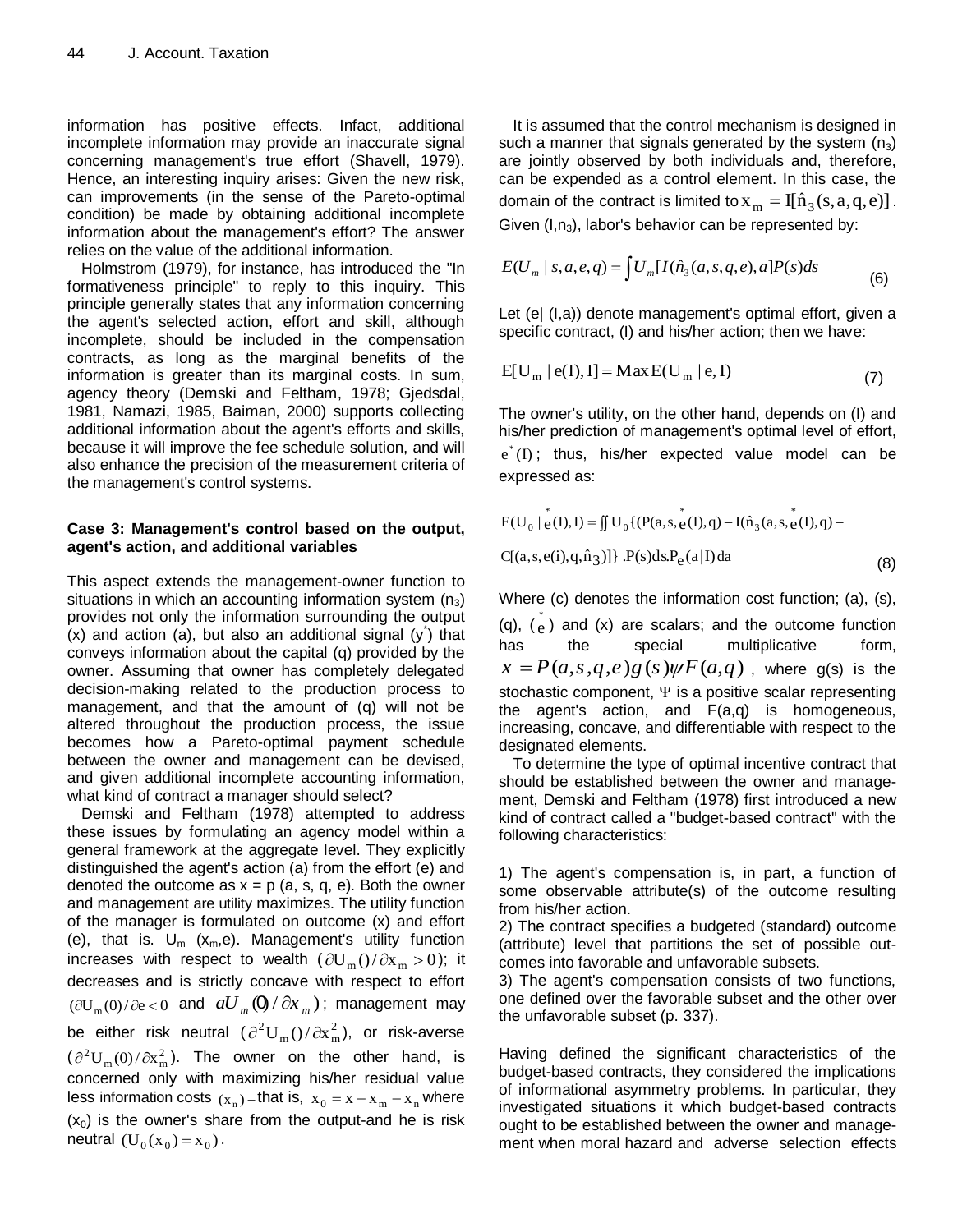**Table 2.** Characteristics of Pareto-optimal contracts for the moral hazard case.

 $\overline{a}$ 

| A. Costless action or state information                                                                                                                                                                                     | <b>B. Effort and state not observed</b>                                                                                                                                                                                     |
|-----------------------------------------------------------------------------------------------------------------------------------------------------------------------------------------------------------------------------|-----------------------------------------------------------------------------------------------------------------------------------------------------------------------------------------------------------------------------|
| <b>Proposition 1</b>                                                                                                                                                                                                        | <b>Proposition 4</b>                                                                                                                                                                                                        |
| If management's action can be observed without a cost by the<br>risk-neutral owner, then the competitive equilibrium based on<br>the wage contracts will be Pareto optimal.                                                 | A necessary condition for a budget based contract to be Pareto-<br>superior to all alternative contracts in the basic moral hazard is<br>that the agent be risk averse.                                                     |
| <b>Proposition 2</b>                                                                                                                                                                                                        | <b>Proposition 5</b>                                                                                                                                                                                                        |
| If the state can be observed by both the risk- neutral owner and<br>manager without a cost, and the agent has sufficient wealth to<br>provide insurance, then the rental and insurance contracts will<br>be Pareto-optimal. | Given constant stochastic returns for agent and Cobb-Douglas<br>production functions and assuming interior effort solutions, there<br>always exists a dichotomous contract that is Pareto superior to a<br>linear contract. |
| Proposition 3                                                                                                                                                                                                               | C. Effort or state observed at a cost                                                                                                                                                                                       |
| A necessary condition for a budget- based contract to be                                                                                                                                                                    | <b>Proposition 6</b>                                                                                                                                                                                                        |
| Pareto-superior to all alternative contracts in the basic moral<br>hazard model is that it be costly to observe both labor's effort<br>and the state.                                                                       | If the principal is risk neutral and the agent is risk averse, then<br>there exists a budget-based contract that is Pareto superior to<br>the linear contracts.                                                             |

**Table 3.** Characteristics of Pareto-optimal contracts for the adverse selection case.

| A. Costless skill or state information                                                                                                                                                                                                                                  | B. Skill and state not observed:                                                                                                                                                                                                |
|-------------------------------------------------------------------------------------------------------------------------------------------------------------------------------------------------------------------------------------------------------------------------|---------------------------------------------------------------------------------------------------------------------------------------------------------------------------------------------------------------------------------|
| <b>Proposition 1</b>                                                                                                                                                                                                                                                    | <b>Proposition 4</b>                                                                                                                                                                                                            |
| If agent's skill and effort can be observed without a cost by the risk<br>neutral owner, then the competitive equilibrium based on the skill-<br>dependent wage contracts will be Pareto- optimal.                                                                      | A necessary condition for a budget- based contract to be<br>Pareto-superior to all alternative contracts in the basic<br>adverse selection model is that it be costly to observe both<br>agent's skills and state.              |
| <b>Proposition 2</b>                                                                                                                                                                                                                                                    | <b>Proposition 5</b>                                                                                                                                                                                                            |
| If the state and capital can be without a cost observed by both the<br>risk neutral owner and manager, and the owner has sufficient<br>wealth to provide insurance, then the competitive equilibrium based<br>on rental and insurance contracts will be Pareto-optimal. | Given certain economic assumptions and with each agent's<br>action, capital, and outcome without a cost observed, there<br>exists a dichotomous budget contract which is Pareto<br>superior to the separating linear contracts. |
|                                                                                                                                                                                                                                                                         | C. Effort of State Observed at a Cost                                                                                                                                                                                           |
| <b>Proposition 3</b>                                                                                                                                                                                                                                                    | <b>Proposition 6</b>                                                                                                                                                                                                            |
| A necessary condition for a budget- based contract to be Pareto-<br>superior to all alternative contracts in the basic adverse selection<br>model is that it be costly to observe both agent's skill and the state.                                                     | If the principal is risk neutral and the agent is risk averse,<br>then there exists a budget-based contract that is Pareto<br>superior to the linear contracts.                                                                 |
|                                                                                                                                                                                                                                                                         |                                                                                                                                                                                                                                 |

are expected. A summary of the results of this study concerning the moral hazard selection efforts is shown in Table 2 (Namazi, 1985: 130).

Table 2 lists the types of Pareto-optimal contracts that can be offered to management in the presence of the moral hazard under each observability assumption. For example, given proposition 1, wage contracts are efficient. Rental and insurance contracts provide a firstbest solution under proposition 2. Budget-based contracts with costly investigations Pareto-optimally dominate linear contracts under proposition 6.

Similarly, the ADVERSE selection effect case is shown in Table 3 (Namazi, 1985: 138). Hence, these findings

can help managerial accountants select an optimal contract from among different modes of alternative contracting, and they provide a useful theoretical basis for designing managerial budgets and control systems.

#### **DISCUSSION AND CONCLUSIONS**

The major purpose of this study was to extricate the role of the agency theory in implementing management's control system. By adapting the agency theory paradigms and contractual agreement frameworks, it was demonstrated that agency theory has posited, at least, the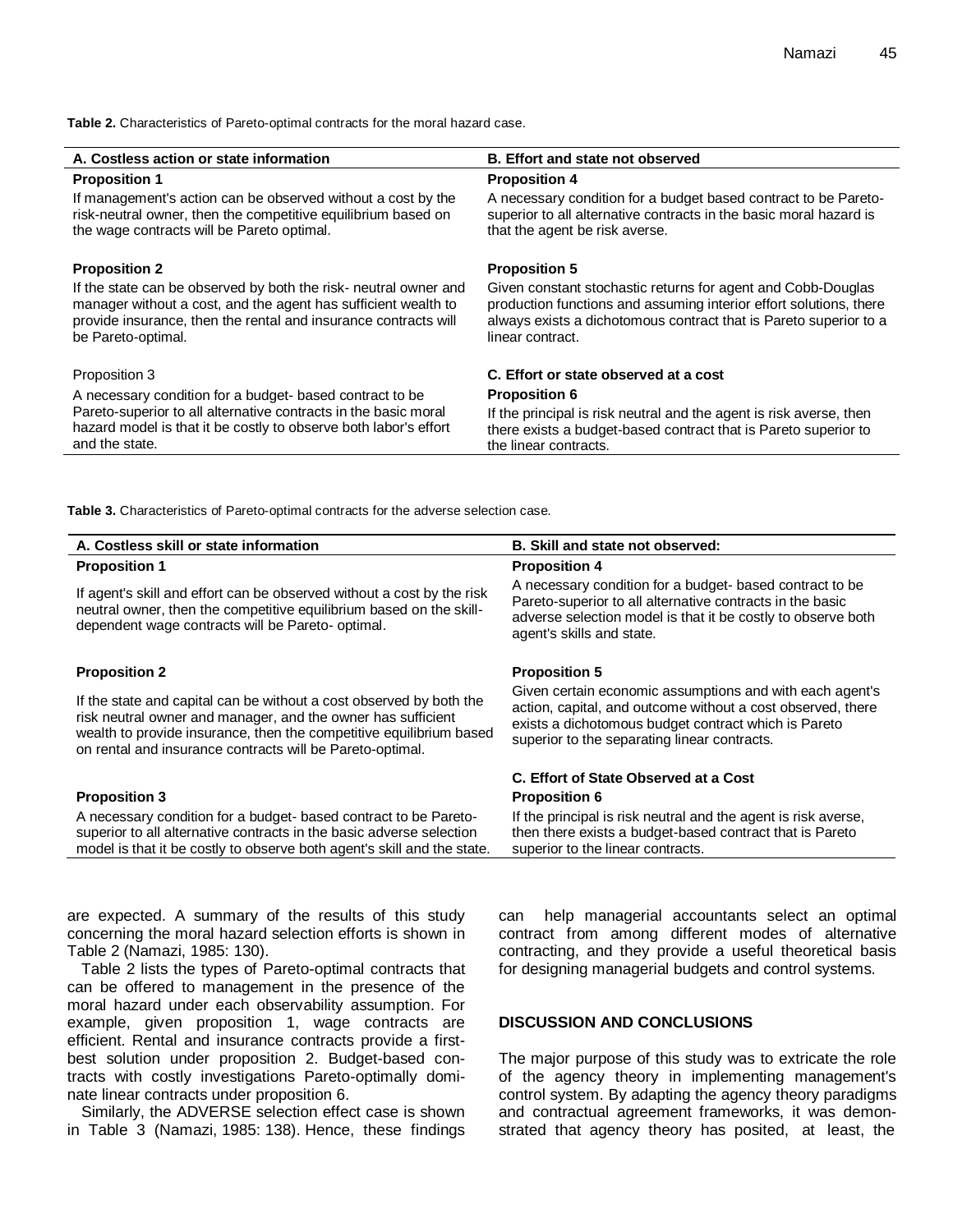following 6 vital roles in this realm:

1) It provides a delegate and precise quantitative and scientific mathematical model to explain why control is important, and therefore, should be exerted in the organization. In effect, it offers a convincing explanation for implementing this powerful managerial accounting technique. This is the "organizational role" of the agency theory.

2) It examines different "performance measures" that must be encompassed in a control system in order to attain a suitable performance. Thus, it solves one of the significant management accountants' obstacles-i.e. what to choose as a performance measures for controlling operations and/or, rewarding the stakeholders. This is part of the "system evaluation" role of the agency theory.

3) It establishes appropriate standards of performance and how are they must be implemented in an attempt to attain Pareto optimality in the organization. Thus, it provides an efficient resource allocation mechanism for the firms. This function is the "allocation efficiency" role of the agency theory.

4) It unambiguously and mathematically demonstrates the significance of various information, and particularly accounting information, in establishing control systems under various conditions of uncertainty. This is the "informational efficiency" role of the agency theory.

5) It encompasses various constituent factors affecting implementation of the efficient control systems. Consequently, the role of pecuniary and non-pecuniary, and behavioral aspects is particularly revealed. This is the "behavior aspects" of the theory.

6) It leads various stakeholders (managers and owners) on how to select a suitable type of contractual agreements in different situations, and provides an optimal control mechanism for each realm. This is the "optimal control monitoring selection" aspect of the agency theory.

Despite of the preceding advantages, the presented agency paradigm was basic, primitive and simple. Recent developments in the domain of the agency theory, (Eldenburg and Krishnan, 2003; Kornish and Levine, 2004), however, it has been extended it to situations in which private information, multiple agents, multiple principles, and multiple objectives are presumed. In addition, the major assumptions of the agency theory, particularly the self-interest behavior, work-aversion, and shirking attitude of the agent, have been questioned, and have entered to be scrutinized under different cultures (Osterman, 2006; Kren and Tyson, 2009). The emergence of empirical research in the agency area has also created a rethinking attitude concerning the agency theory, and has enhanced the existing knowledge in this area, by providing empirical evidence (Dikolli, 2001; Stevens and Thevaranjan, 2010; Demski et al., 2009). While some of these studies have confirmed the agency premises, others have reported the opposite. Hence, more research in this domain, at the theoretical and empirical realm, is suggested for future control studies and endeavors.

#### **ACKNOWLEDGEMENTS**

The authors would like to express his sincere thanks and appreciation to the editor and anonymous referrers of this journal who provided valuable comments, which enhanced the quality of this paper.

#### **REFERENCES**

- Alchian AA, Demsetz H (1972). Production, information costs and economic organization. Am. Econ. Rev. pp.777-795.
- Anthony RN (1965). Planning and control systems: A framework for analysis. Boston: Harvard Graduate School of Business.
- Arrow KJ (1971). Political and economic evaluation of social effects and externalities. in Frontiers of quantitative economics, ed. By M. Intriligator (North-Holland).
- Baiman S (1982). Agency research in managerial accounting: a survey. J. Account. Lit. (1):154-213.
- Baiman S (1990). Agency research in managerial accounting: A second look. Accounting, Organization and Society. 15(4):341-371.
- Demski JS (1980). A simple case of indeterminate financial reporting. Information Economics and Accounting Research, ed. By G. Lobo and M. Maher (University of Michigan: Ann Arbor).
- Demski JS, Dye RA (1999). Risk, return, and moral hazard. J. Account. Res. 37(1):27-55.
- Demski JS, Feltham G (1976). Cost determination: A conceptual approach (Ames: Iowa State University Press).
- Demski JS, Fellingham JC, Lin HH (2009). Tension relevance. J. Manage. Account. Res. (21):241-248.
- Diamond DW, Verrecchia RE (1982). Optimal managerial contracts and equilibrium security prices. J. Financ. pp.275-287.
- Dikolli SS (2001). Agent employment horizons and contracting demand for forward-looking performance measures. J. Account. Res. 39(3):481-494.
- Eldenburg L, Krishnan R (2003), Public versus private governance: A study of incentives and operational performance. J. Account. Econ. pp.377-404.
- Eisenhardt KM (1989). Agency theory: An assessment and review. Acad. Manage. Rev. 14(1):57-74.
- Gjesdal F (1981). Accounting for stewardship. J. Account. Res. Spring:208-231.
- Harris M, Raviv A (1976). Optimal incentive contracts with imperfect information. Working paper, Carnegie-Mellon University.
- Harris M, Raviv A (1978). Some results on incentive contracts with application to education and employment, health insurance, and law enforcement. Am. Econ. Rev. pp.20-30.
- Holmstrom BR (1979). Moral hazard and observability. Bell J. Econ. Spring:74-91.
- Horngren CT, Datar SM, Rajan M (2012). Cost accounting: A managerial emphasis", 14th edition, Prentice Hall.
- Jensen MC, Meckling WH (1976). Theory of the firm: managerial behavior, agency costs and ownership structure. J. Financ. Econ. pp.305-360.
- Kaplan R (1984). The evolution of management accounting. Account. Rev. pp.390-418.
- Kaplan R, Atkinson AA (2012). Advanced management accounting. Prentice Hall.
- Kornish LJ, Levine CB (2004). Discipline with common agency: the case of audit and non-audit services. Account. Rev. 79(1):173-200.
- Kren L, Tyson T (2009). Trade-offs in objective and subjective performance evaluation: a case study examining the validity of the agency theory prediction. Manage. Account. Quart. pp.12-23.
- Lan L, Heracleous L (2010). Rethinking agency theory: The view from law. Acad. Manage. Rev. 35(2):294-314.
- Namazi M (1983). Accounting information and optimal incentive